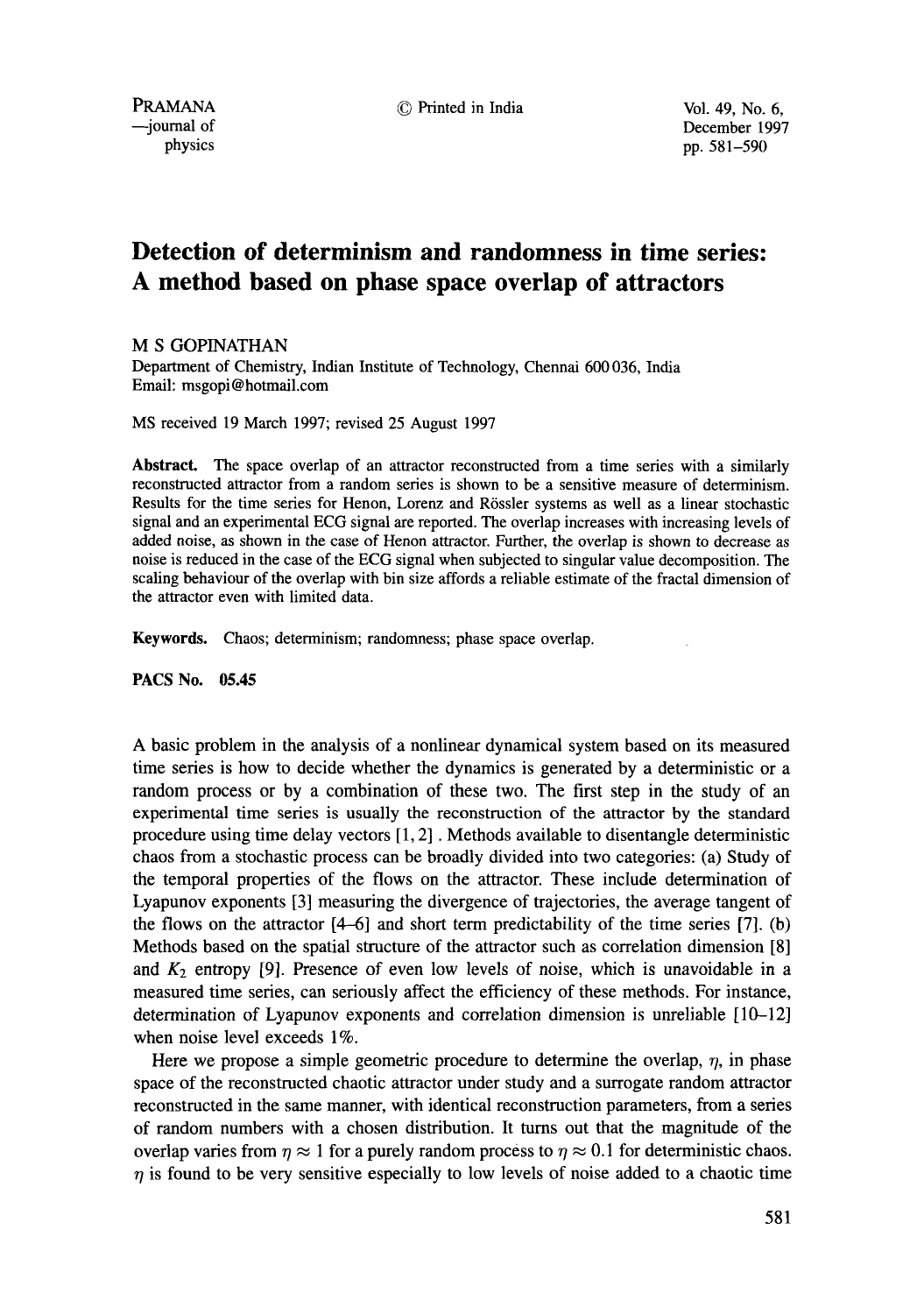# *M S Gopinathan*

series. The basis for these results is that the extent of a chaotic attractor in phase space increases with additive noise and the attractor for a pure random series fills up the whole phase space.

In what follows, we first detail the procedure for the evaluation of the overlap  $\eta$  and then apply it to time series generated for standard chaotic systems like the Lorenz, Rössler and Henon systems [13] and to a linear stochastic signal [14]. An experimental ECG signal for a healthy human heart is also analysed. We then report the effect on  $\eta$  due to addition of different levels of noise to the Henon attractor as a test case. The scaling behaviour of  $\eta$  is also investigated and it is shown to give a fair estimate of the fractal dimension  $d_f$  of the attractor even with a limited number of data points. The sensitivity of  $\eta$  and  $d_f$  to noise is demonstrated.

The following procedure is used to determine the phase space overlap  $\eta$  of the attractor reconstructed from the time series with an attractor reconstructed similarly from a random series.

The time series  $Y = (y_1, y_2, \dots, y_M)$  of M data points is first linearly scaled so as to lie in a unit interval as

$$
x_i = [(y_i - y_{\min})/(y_{\max} - y_{\min})] - 1/2.
$$
 (1)

Thus we have  $-1/2 \le x_i \le 1/2$ . This scaling fixes the volume of the state space in which the attractor is embedded to be unity, for convenience of comparison with other attractors. The attractor for this time series is then reconstructed by the method of delays [2] using delay vectors,  $s_i = \{x_i, x_{i+\tau}, x_{i+2\tau}, \ldots, x_{i+(d-1)\tau}\}\$ , choosing appropriate values of reconstruction parameters namely delay time  $\tau$  and embedding dimension d. This gives  $N = M - (d - 1)\tau$  points on the attractor. We call this attractor  $S = \{s_1, s_2, \ldots, s_N\}.$ 

The same reconstruction procedure with identical  $\tau$  and d values is now applied to M computer generated random points of uniform distribution and a random attractor of N points is thus constructed within the same unit volume of phase space defined by the attractor S. We designate the random attractor as  $\mathbf{R} = {\mathbf{r}_1, \mathbf{r}_2, \dots, \mathbf{r}_N}$ .

As an example, figure 1 shows the superposition of the reconstructed Rössler attractor and the corresponding random attractor for  $N = 5000$  points,  $\tau = 5$  and  $d = 3$  as a typical case. The near coverage of the unit phase space by the random attractor and the limited region to which the Rössler attractor is confined may be noted.

We now define the overlap  $\eta$  of the two attractors S and R as

$$
\eta(N,\varepsilon)=\frac{1}{N}\sum_{r_i\in R}^N[1-f(g_{r_i})],\qquad(2a)
$$

where  $f(z) = 0$  for  $z \neq 0$  and  $f(0) = 1$ , and

$$
g_{r_i} = \sum_{s_j \in S} \Theta(\varepsilon - |\mathbf{r}_i - \mathbf{s}_j|). \tag{2b}
$$

Here  $\Theta$  is the Heaviside step function,  $\varepsilon$  is the chosen bin size. The summation in (2a) goes over the N points of the random attractor  $R$  and that in (2b) goes over the N points of the attractor S under study. That  $\eta$  as defined is a measure of the overlap between two attractors in their common phase space can be seen as follows.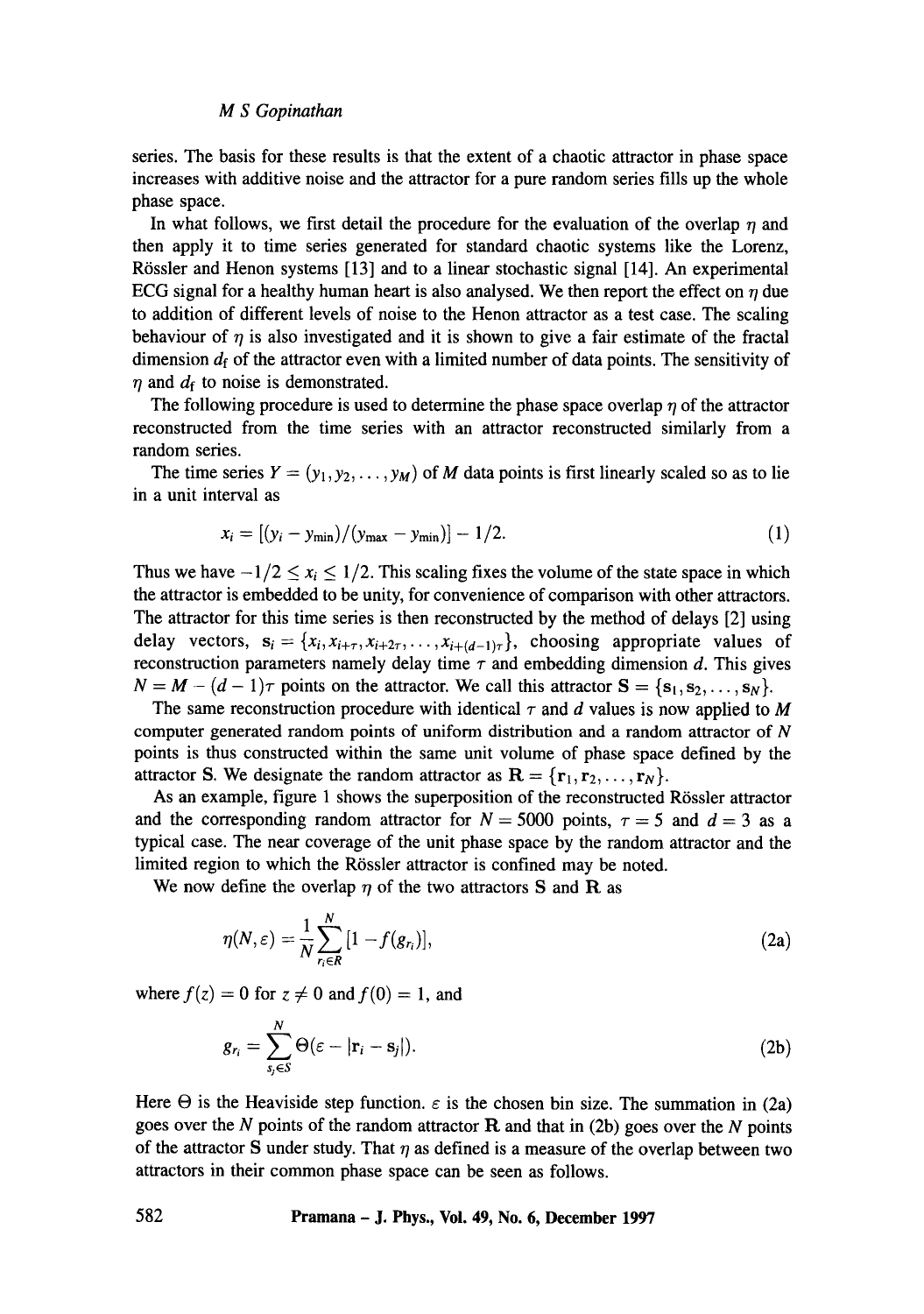

**Figure 1.** Rössler attractor reconstructed from x time series of the system superimposed on a random attractor of the same number of data points,  $N = 5000$ . x series is generated by 4th order Runge-Kutta integration of the Rössler system:  ${x, y, z = -(y + z), x + ay, b + xz - cz}$  with  $a = 0.2$ ,  $b = 0.2$  and  $c = 5.7$ , and the uniformly distributed random series is generated by the Matlab language command *'rand'*. Reconstruction parameters for both attractors are: dimension  $d = 3$  and time delay  $\tau = 5$ .

Consider the two atrractors R and S to be identical. Thus for every point  $r_i$ , there is an identical point  $s_i$  so that  $g_r > 0$  and hence  $f(g_r) = 0$  for every  $r_i$ . Consequently, the sum in (2b) yields N and we therefore have  $\eta = 1$  for this case of two identical attractors.

On the other hand, if the two attractors occupy non-overlapping regions of the unit phase space volume such that no point of R is within a distance  $\varepsilon$  of any point of S, we have  $g_r = 0$  for every  $r_i$ . Therefore,  $f(g_r) = 1$  for every  $r_i$  and we have  $\eta = 0$  for this case. It is in this sense that we call  $\eta$  as the overlap between two attractors and its value can range from 1 to 0.  $\eta$ , as per eq. (2a) is the ratio of the number of points on the random attractor R that are within a distance  $\varepsilon$  of the points on the chaotic attractor S, to the total number of points N. Since the random attractor R is supposed to fill the whole of the unit phase space,  $\eta$  can be considered to be a measure of the spatial extent of the chaotic attractor S. This procedure is essentially a Monte Carlo [15] method of determining the volume of an object in a multidimensional space.

The overlap  $\eta$  should be distinguished from the correlation integral  $C(\varepsilon)$  defined as **[8]** 

$$
C(\varepsilon) = \frac{1}{N^2} \sum_{i,j} \Theta(\varepsilon - |\mathbf{x}_i - \mathbf{x}_j|)
$$
 (3)

or the cross correlation sum [16]

$$
C_{XY}(\varepsilon) = \frac{1}{|X| |Y|} \sum_{\mathbf{x} \in X} \sum_{\mathbf{y} \in Y} \Theta(\varepsilon - |\mathbf{x} - \mathbf{y}|). \tag{4}
$$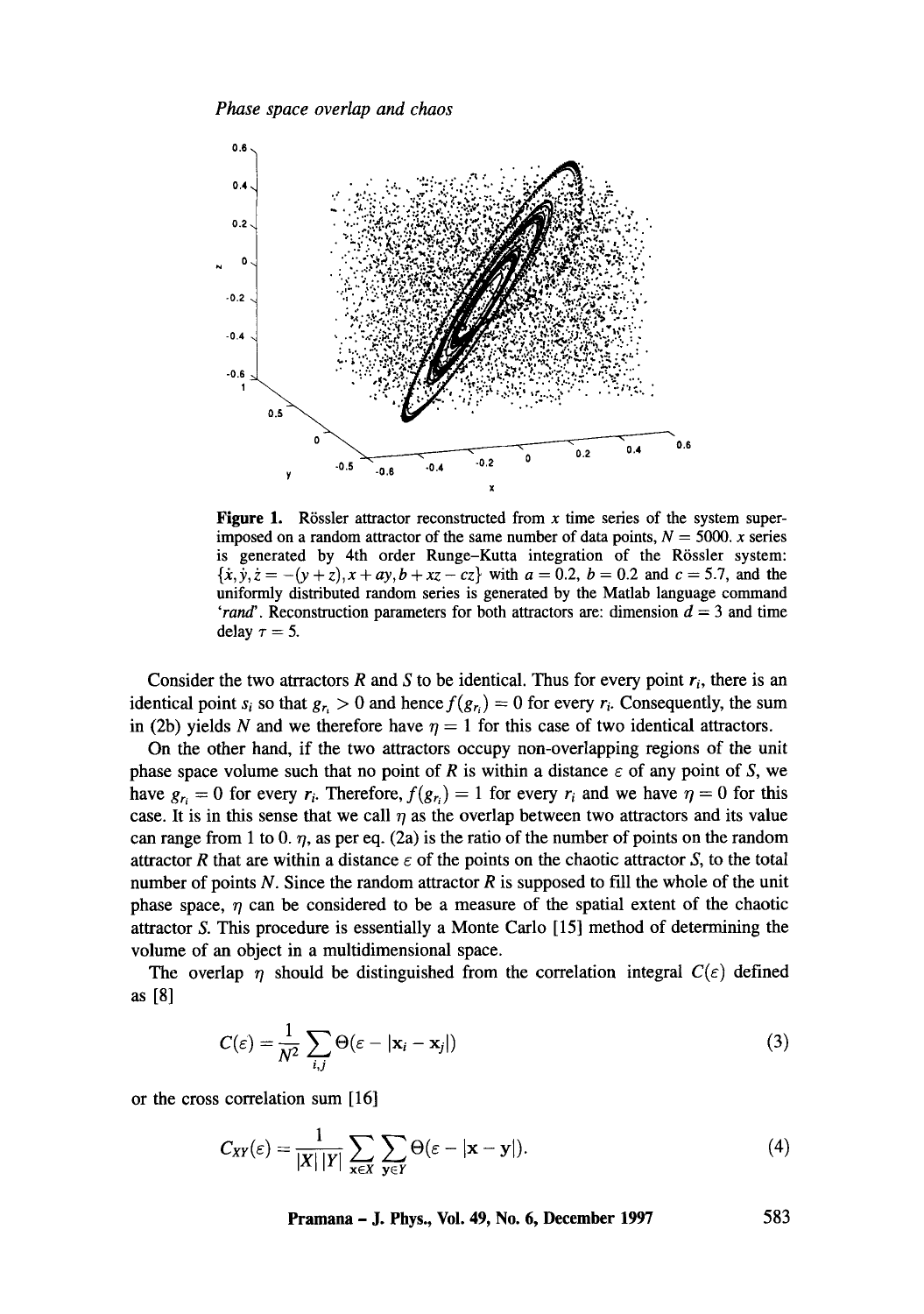#### *M S Gopinathan*

These latter quantities represent the fraction of *pairs* of points on a given attractor or between two attractors that fall within a distance of  $\varepsilon$ .

Ideally  $n(N, \varepsilon)$  should be studied as a function of N and  $\varepsilon$ . However we may make use of the assumption that the  $N$  random points uniformly cover the whole of the unit phase space volume so that we may fix  $\epsilon$  for a given N as

$$
\varepsilon^d = 1/N,\tag{5}
$$

where d is the integer phase space dimension. From now on we denote  $\eta$  as  $\eta(N)$  or as  $\eta(\varepsilon)$  on account of the relation (5). This relation is prompted by the following reasoning.  $\epsilon^d$  is the volume of a single bin and since we have scaled the phase space to unit volume, this should be given by  $1/N_b$  where  $N_b$  is the number of bins. If  $N_b$  were chosen to be  $\gg N$ , corresponding to very small value of  $\varepsilon$  then  $\eta \approx 0$  since the bin is so small that the probability of a given bin having two points, one each from the two attractors, would be very small. On the other hand, if  $N_b \ll N$ , corresponding to large  $\varepsilon$ , then  $\eta \approx 1$  since every bin is likely to have a point from each of the two attractors. Hence setting  $N_b = N$ is a reasonable choice, fixing the bin volume to the effective volume occupied by a point



**Figure 2.** Overlap  $\eta$  (eq. 2) of reconstructed attractor with the reconstructed random attractor, as a function of data points used in reconstruction. For each curve, the same reconstruction parameters, namely phase space dimension  $d$  and time delay  $\tau$  are used for the two attractors. (a) Another random attractor,  $d = 3$ ,  $\tau = 10$ ; (b) Rössler x series with parameters specified as in figure 1,  $d = 3$ ,  $\tau = 5$ ; (c) Lorenz x series of the system  $\{\dot{x}, \dot{y}, \dot{z} = -\sigma x + \sigma y, r x - y - x z, -b z + xy\}$  with  $\sigma = 10$ ,  $b = 8/3$ ,  $r = 28$ ,  $d = 3$ ,  $\tau = 5$ ; (d) Clean Henon map:  $\{x_{k+1}, y_{k+1} = y_k + 1 - ax_k^2, bx_k\}$  with  $a = 1.4$  and  $b = 0.3, d = 2, \tau = 1$ ; (e) Stochastic time series of eq. (6),  $d = 2, \tau = 5$ ; (f) x series of noisy Henon map, eq. (7), with  $p = 50\%$ ,  $d = 2$ ,  $\tau = 5$ ; (g) Experimental ECG signal from a healthy human heart recorded at sampling frequency of 250Hz with 12 bit resolution,  $d = 2$ ,  $\tau = 4$ . In order to avoid minor fluctuations in  $\eta$  due to the random number generation algorithm, the random numbers are chosen from a very large set of random numbers ( $\sim$  15000) generated just once. The time delay  $\tau$  used for the various attractors are rather arbitrary and no optimization of  $\tau$  has been done in this work.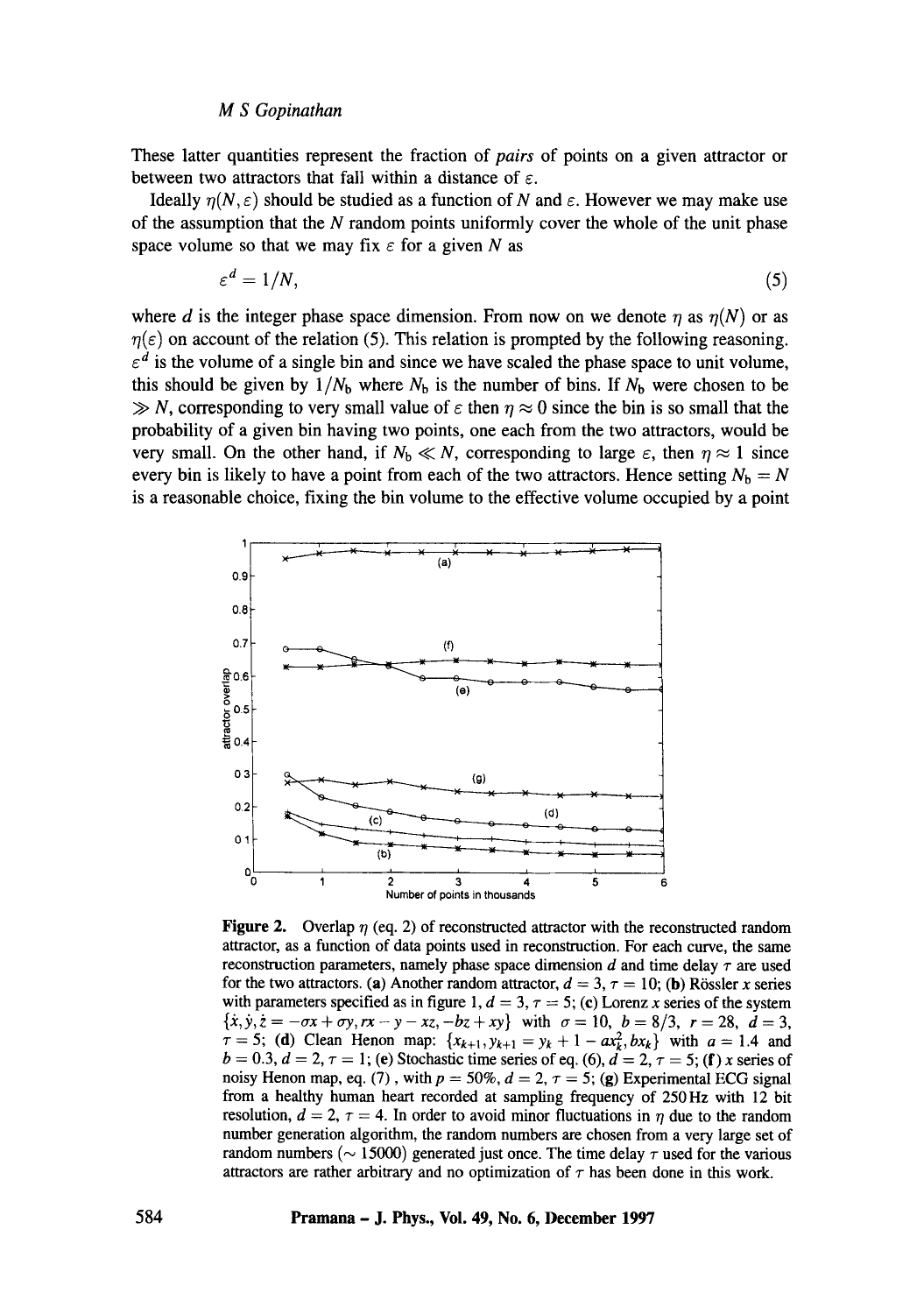on the random attractor. This procedure is similar to the usual fixing of  $\varepsilon$  in the intermediate region where the logarithm of the correlation integral of (3) scales linearly with  $log(\varepsilon)$  [13].

 $\eta(N)$  is plotted against N in figure 2 for a few dynamical systems, for N going from 500 to 6000 points. Curve (a) is for two independently realised random attractors in 3d. It shows that  $\eta(N) \approx 1$  for practically all values of N. Curves (b) and (c) are for the Rössler and Lorenz differential systems reconstructed in  $3d$  and curve (d) is for the reconstructed discrete Henon attractor in  $2d$ . Remarkably, for all these attractors representing deterministic chaos,  $\eta \approx 0.1$ , for large N. Further,  $\eta(N)$  levels off as  $N \rightarrow 6000$  in all these cases. The dependence of  $\eta$  on N or equivalently on  $\varepsilon$  and its relation to the fractal dimension of the attractor is discussed later.

A time series generated by a linear stochastic process has been reported earlier [14] to correspond to a correlation dimension  $\approx$  2.5, a value normally considered indicative of low dimensional chaos. This series thus constitutes a counter-example to the trend of correlation dimension increasing with increasing embedding dimension for stochastic processes. The series is

$$
\dot{x} = \theta x(t) + \omega(t),\tag{6}
$$

where  $\theta = -0.9$  and  $\omega(t)$  is a standard Gaussian white noise process. Our estimate of  $\eta$ for the attractor for this series reconstructed in  $2d$  is 0.56, clearly showing its stochastic origin (see curve (e) in figure 2).

Reported in figure (2), curve (f), is another noisy series generated by adding uniform random noise to the Henon map as

$$
x'_n = x_n + (p/100)R_p l_x; \quad y'_n = y_n + (p/100)R_q l_y,\tag{7}
$$

where  $(x_n, y_n)$  is the *n*th iterate of the clean Henon map and the primed coordinates denote the same with  $p$  per cent noise added.  $R_i$  is a random number with uniform distribution lying in the unit interval between  $-0.5$  and  $+0.5$  and  $l_x$  and  $l_y$  are the maximum extent of the clean Henon map in the x direction:  $l_x = |x_{\text{max}} - x_{\text{min}}|$  and similarly for *ly.* Figure 3, which is a superposition of the clean Henon attractor with one of 10% noise, clearly shows the spreading of the attractor with noise. Curve (f) in figure 2 is for the reconstructed Henon attractor with 50% noise and this gives an  $\eta$  value of 0.63 for large N, representing the high level of noise.

As a final example, the  $\eta(N)$  values for an experimental time series, namely the ECG of a healthy human heart is displayed by curve (g) in figure 2. The large N value of  $\eta$  for this series is 0.23 which indicates deterministic chaos probably mixed with some noise. The presence of noise can be verified by applying one of the noise reduction techniques  $[10]$  to the time series and then determining  $\eta$ . Presently we applied the Broomhead and King's method [17] of singular value analysis to the ECG signal and reconstructed the attractor using the time series obtained by a projection of the trajectory matrix onto the most significant singular vector. This reconstructed attractor gives a considerably reduced  $\eta$  value of 0.16 indicating the presence of noise in the original data which corresponded to  $\eta = 0.23.$ 

A study of  $\eta$  for the Henon map of (7), for a fixed value of  $N = 5000$ , at various values of the percentage of added noise, p, is reported in figure 4. The high sensitivity of  $\eta$  to noise, at low levels of noise is obvious. Note that  $\eta$  is proposed here as an index of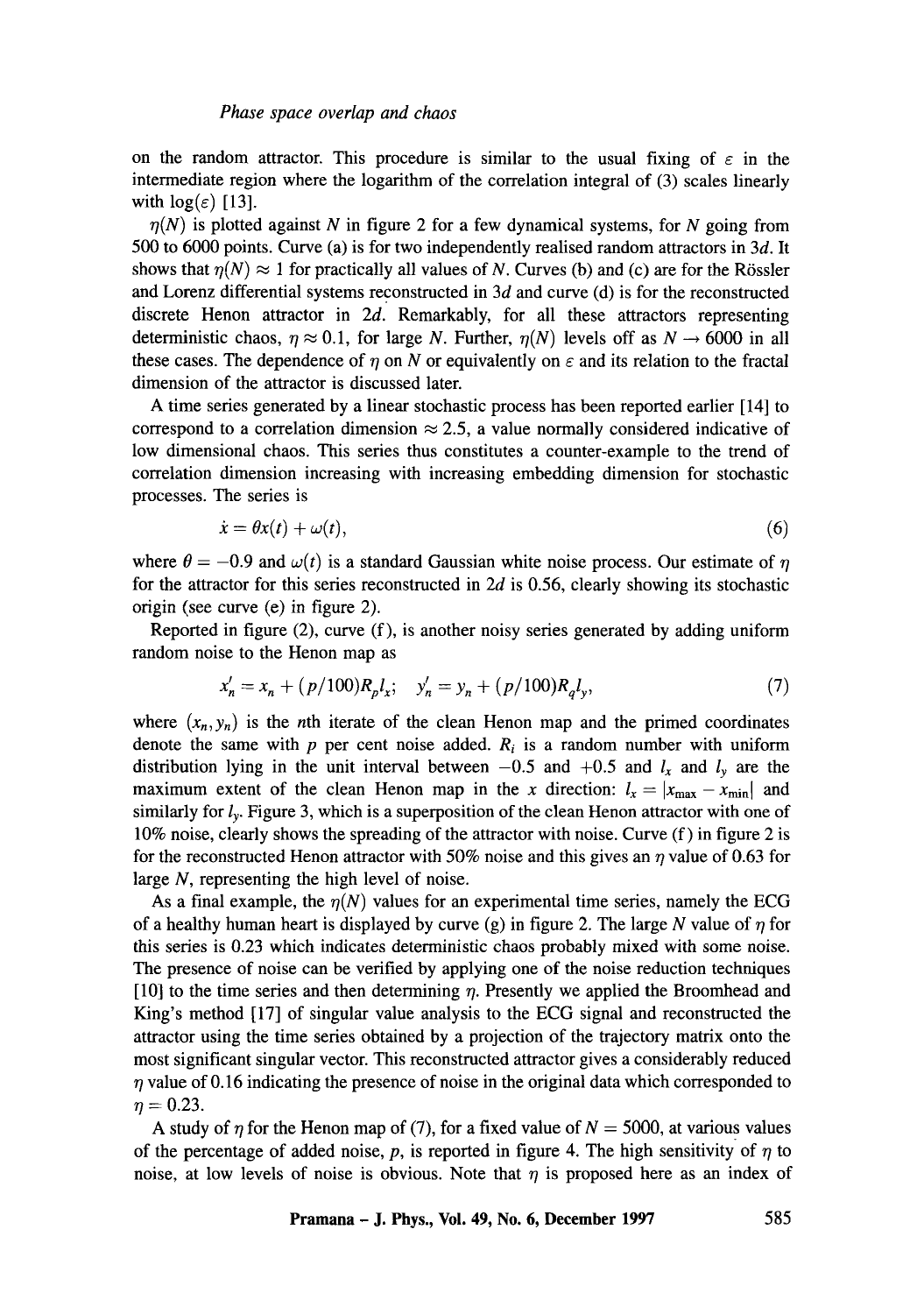

**Figure 3. Clean Henon attractor as defined in figure 2, superimposed on another reconstructed noisy Henon attractor with**  $p = 50\%$  **i.e. noise/signal ratio of 0.5.** Number of data points  $= 5000$ ,  $d = 2$  and  $\tau = 1$  for both attractors.



**Figure 4.** Overlap  $\eta$  of noisy Henon attractor with random attractor as a function of added noise. Noise to signal ratio corresponds to  $p/100$  (eq. 7).

**determinism in the time series and hence if noise is present in the observed signal, it**  should show up as increased value of  $\eta$  compared to that of a noise free signal. A major **problem in the analysis of experimental signals is to discern if the observed nonlinearity is part of the dynamics or due to noise. Hence removal or addition of noise should alter**  the index of determinism  $(\eta$  in our case) sensitively, especially at low levels of noise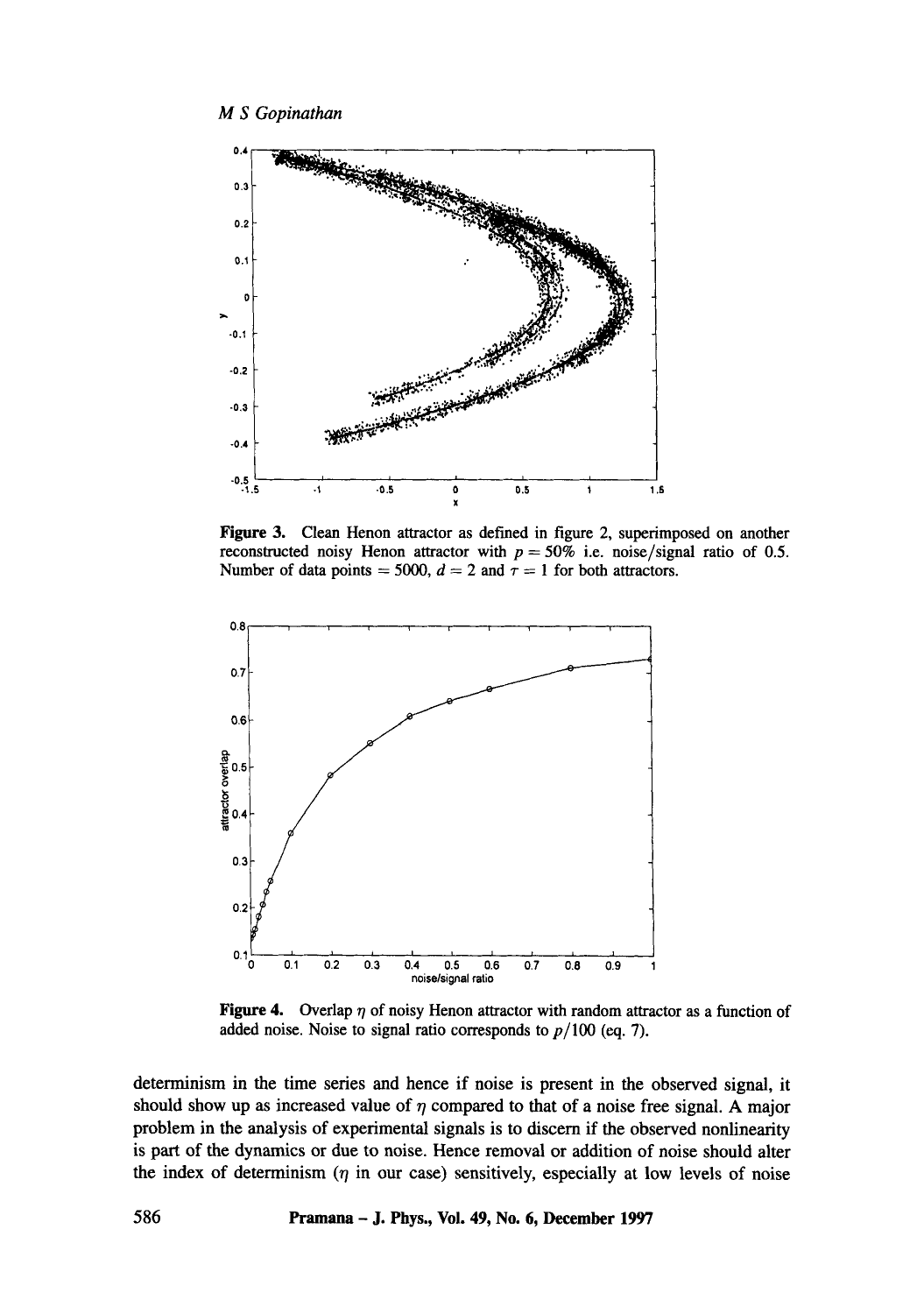which is the level normally present in a measured signal. At high levels of noise,  $\eta$  is **anyway high, approaching 1, indicating the signal is dominantly noise. Figure 4 shows**  that  $\eta$  has this desirable property.

These numerical results indicate that the overlap  $\eta$  of a chaotic attractor with its **surrogate random attractor in phase space can serve as one of the measures of**  stochasticity in a time series.  $\eta$  values of the order of  $\approx 0.1$  is indicative of deterministic **chaos and significantly larger values point towards the presence of noise.** 

**It is possible to determine, at least approximately, the fractal (box counting) dimension**  of the attractor from  $\eta(\varepsilon)$  values determined as a function of  $\varepsilon$ . Denoting the number of points on the random attractor that fall on the chaotic attractor as  $N_a$ , we may set

$$
N_a = v/\varepsilon^{d_f},\tag{8}
$$

where  $v$  is the constant volume occupied by the attractor in the total phase space of unit volume, after the transients have died down and  $d_f$  is the fractal dimension of the **attractor. Combining (5) and (8) we have** 

$$
\eta(\varepsilon) = \frac{N_a}{N} \propto \varepsilon^{d-d_f}.\tag{9}
$$

Plots of log  $\eta$  vs. log  $\varepsilon$  for several attractors are given in figure 5. From the linear least **squares fit (solid lines), it is clear that a scaling region exists for all these attractors, despite the different dimensions and time delay used, for moderate number of points in**  the range 500–6000. From the slope of these lines,  $(d-d_f)$  and hence the fractal dimension  $d_f$  can be determined. This gives values of 2.04  $\pm$  0.02 and 1.34  $\pm$  0.01 for the **Lorenz and Henon attractors for the chosen parameters, which compares well with the** 



**Figure 5.** Log( $\eta$ ) **vs.** log( $\varepsilon$ ) for various attractors, for  $N = 500$  to 6000 in steps of 500. (a) **Henon attractor;** (b) Lorenz attractor; (c) **Rfssler attractor; (d) random attractor. All time series and attractor reconstruction parameters are as defined in figure** 2.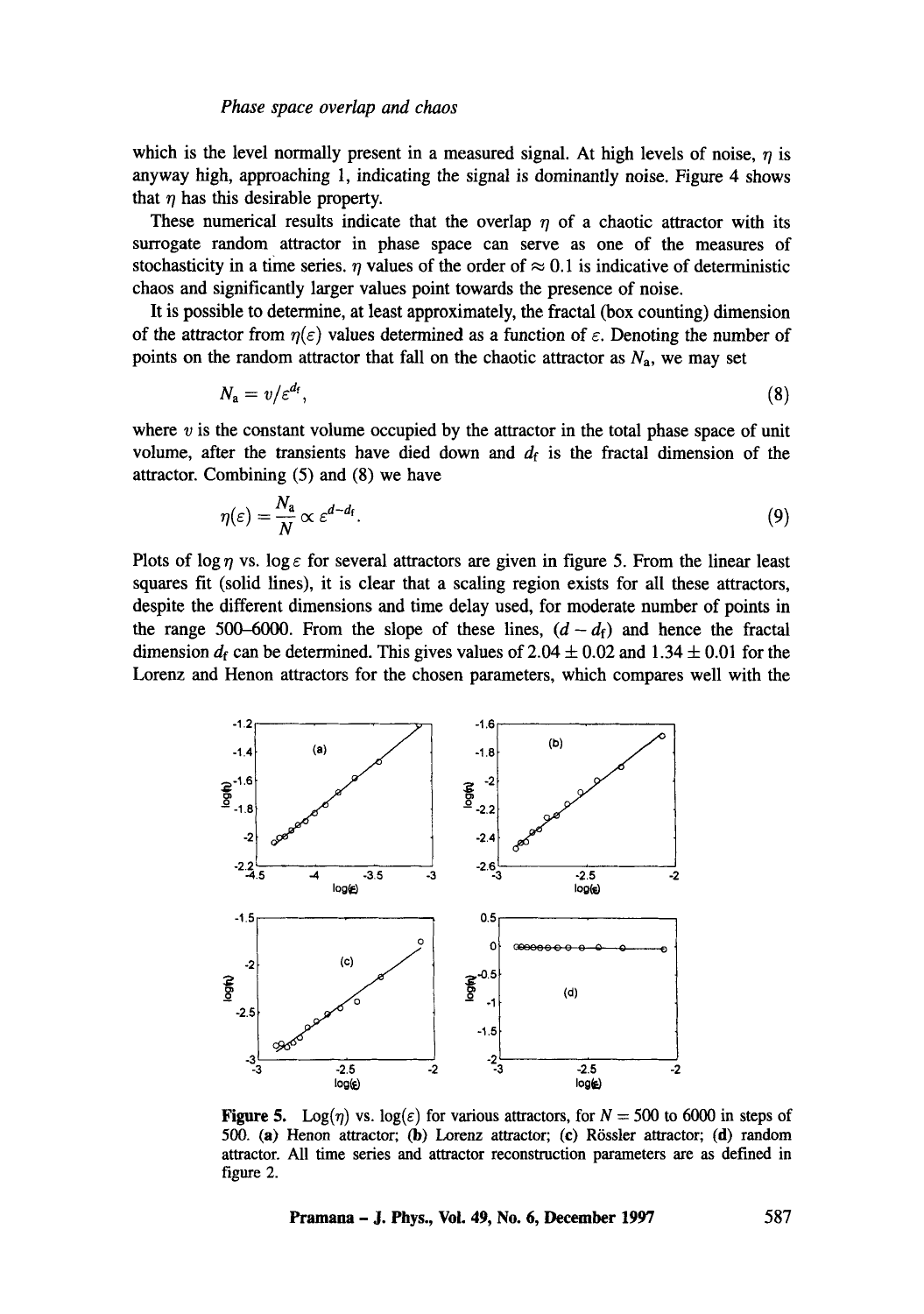

Figure 6. Log( $\eta/\varepsilon^{d-d_f}$ ) vs. embedding dimension d, (a) for Henon attractor with  $N = 5000$ ; (b) Henon attractor with  $N = 1000$ ; (c) random attractor with  $N = 2000$ .  $d_f = 1.34$  for the Henon attractor and  $d_f = d$  for the random attractor. Attractor and reconstruction parameters as in figure 2.



Figure 7. Log( $\eta$ ) vs. log( $\varepsilon$ ) for Henon attractor with different noise levels, p, eq. (7). (a) Clean Henon,  $p = 0\%$ ; (b)  $p = 5\%$ ; (c)  $p = 10\%$ ; (d)  $p = 50\%$ . Attractor and reconstruction parameters as in figure 2.

exact values  $2.05 \pm 0.01$  and  $1.21 \pm 0.01$  respectively [18]. For the Rössler attractor we get  $d_f = 1.67 \pm 0.06$  for the parameters chosen here. For the random attractor, as expected,  $(d - d_f) \approx 0$  showing that  $\eta$  is nearly independent of  $\varepsilon$  in this case (see figure  $5(d)$ ).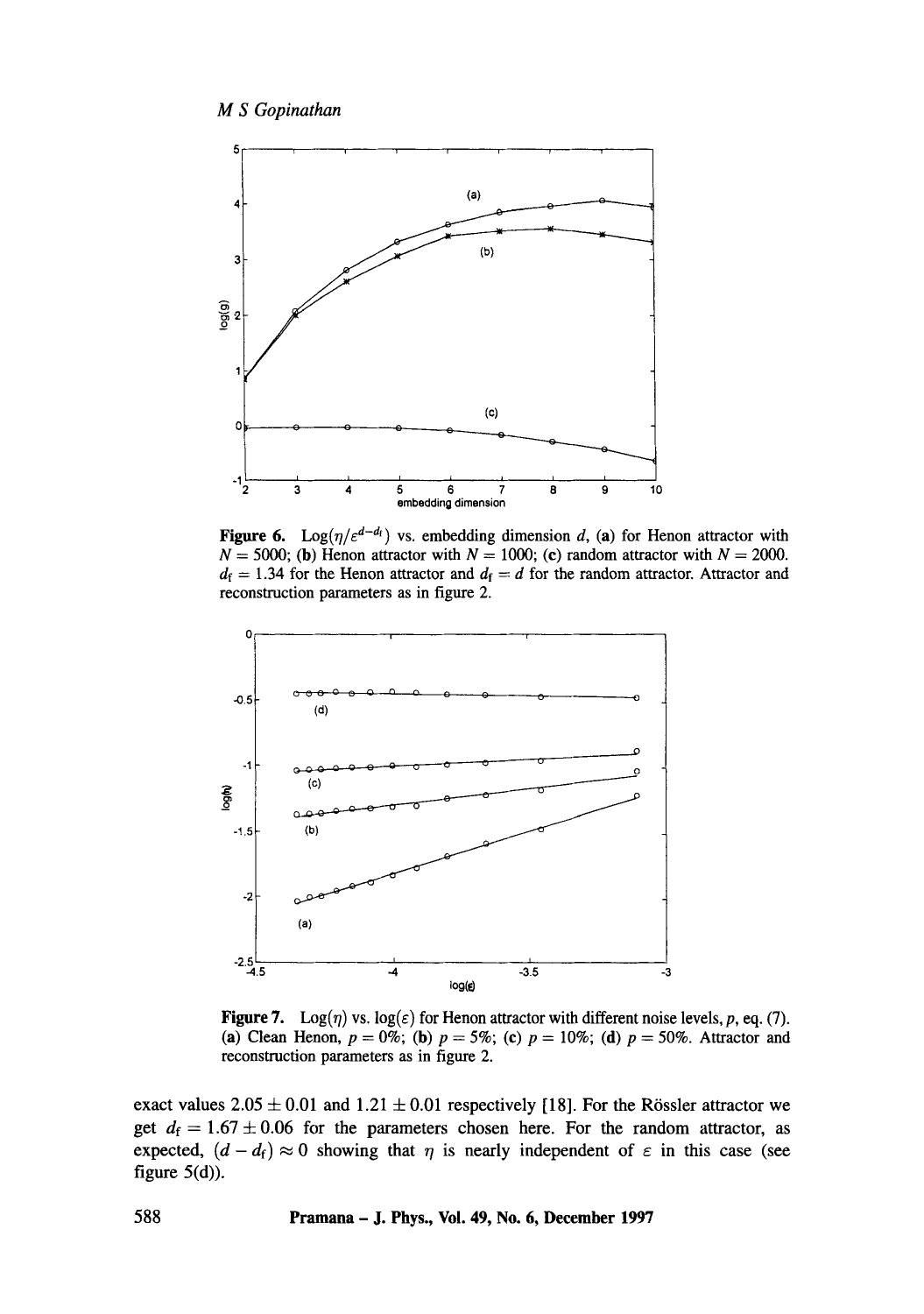## *Phase space overlap and chaos*

From (9), the ratio  $g = \eta(\varepsilon)/\varepsilon^{d-d_f}$  should be a constant. A plot of log(g) as a function of the embedding dimension is shown in figure 6 for the Henon map, for fixed number of data points  $N = 5000$  and  $N = 1000$ . Saturation of this ratio around  $d \approx 6-7$ irrespective of N is clear. On the other hand, for a random attractor, as  $d - d_f \approx 0$ , g is nearly independent of the embedding dimension as seen from curve (c) in figure 7.

In order to study the effect of added noise on the attractor overlap, plots of  $\log \eta$  vs.  $\log \varepsilon$  for the Henon attractor with various levels of noise along with the best linear fit are displayed in figure 7. The systematic decrease in slope with increase in noise level is obvious. The slopes are 0.66, 0.26, 0.12 and  $-0.02$  for levels of noise,  $p = 0, 5, 10$  and 50% respectively corresponding to increasing fractal dimensions of 1.34, 1.74, 1.88 and 2.02 respectively.

It is also interesting to note that the quality of the linear fit as measured by the correlation coefficient deteriorates with increasing noise, these being 0.99, 0.98, 0.97 and  $-0.60$  for the above p values. This demonstrates that the estimation of the dimension in the presence of very high noise levels of the order of 50% or more is unreliable.

In summary, we have proposed that the phase space overlap of reconstructed attractor with its random surrogate attractor can serve as an index of determinism. The low value of the order of  $\approx 0.1$  for the phase space overlap  $\eta$  of a deterministic chaotic attractor with its random attractor is found to be true for a variety attractors studied here, irrespective of the different phase space dimensions and time delay employed in the reconstruction of the attractors from time series.  $\eta$  is found to be extremely sensitive to noise, especially at low levels of noise. Reduction in  $\eta$  can also serve as a measure of the efficiency of noise-reduction technique applied to the time series. The existence of a scaling region for moderate number of points of a few thousands makes possible the economical determination of the fractal dimension of the attractor.

Further studies of the overlap method using surrogate data generated, for example by randomizing the phase of the Fourier transform of the time series [19], will be reported in future.

### **References**

- [1] F Takens, in *Dynamical Systems and Turbulence* of 'Springer Lecture Notes in Mathematics' edited by D A Rand and L-S Young (Springer-Verlag, New York, 1981) vol. 898, p. 366
- [2] J-P Eckmann and D Ruelle, *Rev. Mod. Phys.* 57, 617 (1985)
- [3] A Wolf, J B Swift, H L Swinney and J A Vastano, *Physica* D16, 285 (1985)
- [4] D T Kaplan and L Glass, *Phys. Rev. Lett.* 68, 427 (1972)
- [5] D T Kaplan and L Glass, *Physica* D64, 431 (1993)
- [6] L W Salvino and R Cawley, *Phys. Rev. Lett.* 73, 1091 (1994)
- [7] D H Holton and R M May, in The *nature of Chaos* edited by T MuUin (Clarendon Press, Oxford, 1993) p. 149
- [8] P Grassberger and I Procaccia, *Phys. Rev. Lett.* **50,** 346 (1983)
- [9] P Grassberger and I Procaccia, *Phys. Rev.* A28, 2591 (1983)
- [10] E J Kostelich and T Schreiber, *Phys. Rev.* E48, 1752 (1993)
- [11] T Schreiber, *Phys. Rev.* EA8, R13 (1993)
- [12] However, a recent report shows that for liD Gaussian noise, correlation dimension can be reliably estimated up to noise levels of 20%. See C Diks *Phys. Rev.* E53, R4263 (1996)
- [13] S H Strogatz, *Nonlinear dynamics and chaos* (Addison-Wesley Publishing Co., Reading, 1994)